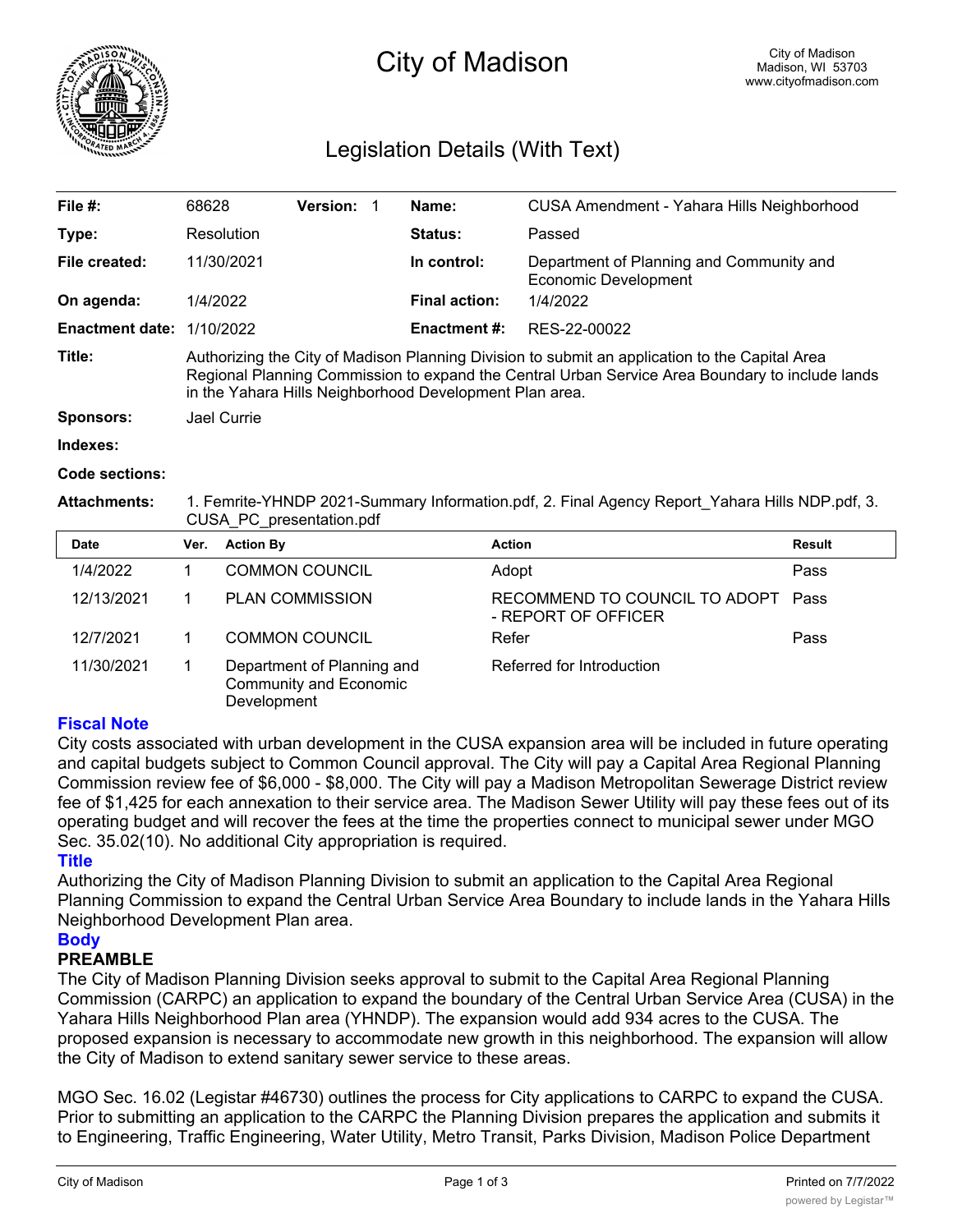and Madison Fire Department for input regarding the City's ability to provide services to the proposed expansion area and the associated cost.

After receiving input from each of the agencies listed above, the Planning Division shall submit to the Plan Commission the proposed application, the input provided by the city agencies and a resolution authorizing the Planning Division to submit the application to CARPC.

Giving due consideration to the input received from the city agencies, the cost of providing services to the proposed expansion area, and recommendations of the City of Madison Comprehensive Plan, and the Yahara Hills Neighborhood Development Plan; the Plan Commission shall advise the Common Council whether the City is able to provide municipal services to the proposed CUSA expansion area and whether expanding the proposed area is consistent with the City of Madison Comprehensive Plan and the Yahara Hills Neighborhood Development Plan.

Upon receiving a recommendation from the Plan Commission, the Common Council shall consider whether expanding the CUSA is consistent with the health, welfare and the best interests of the City and act on the proposed authorizing resolution. The Planning Division shall submit to CARPC the application to expand the CUSA if a majority of the members of the Common Council vote in favor of the proposed authorizing resolution.

WHEREAS, on January 17, 2017 the City of Madison adopted the YHNDP; and

WHEREAS, the aforementioned Neighborhood Development Plan includes a Development Staging Plan; and

WHEREAS, it is not intended that the start of development in any phase necessarily should be deferred until development within the preceding phase extends to a particular location, or reaches a certain percentage of full build-out; and

WHEREAS, development can only be served with sanitary sewer service if the lands are located within the CUSA; and

WHEREAS, this proposed application would be the first application since the adoption of the YHNDP; and

WHEREAS, expansion the CUSA would facilitate additional light industrial development to occur in the area along Femrite Drive consistent with the YHNDP and the City's recent creation of an Industrial Tax Increment District; and

WHEREAS, the proposed landfill, Sustainable Business Park and associated development are contingent upon sanitary sewer service; and

WHEREAS, the proposed CUSA expansion is consistent with the recommendations of the Neighborhood Development Plan which recommends parks and open space, employment, and industrial within the expansion areas, and

WHEREAS, the proposed CUSA expansion is consistent with the recommendations of the City of Madison Comprehensive Plan which recommends employment, industrial, and parks and open space uses in the expansion area; and

WHEREAS, the Plan Commission and Common Council have considered input from City Engineering, Traffic Engineering, Water Utility, Metro Transit, Parks Division, Madison Police Department and Madison Fire Department to determine the City's ability to provide municipal services and associated costs to the expansion area; and